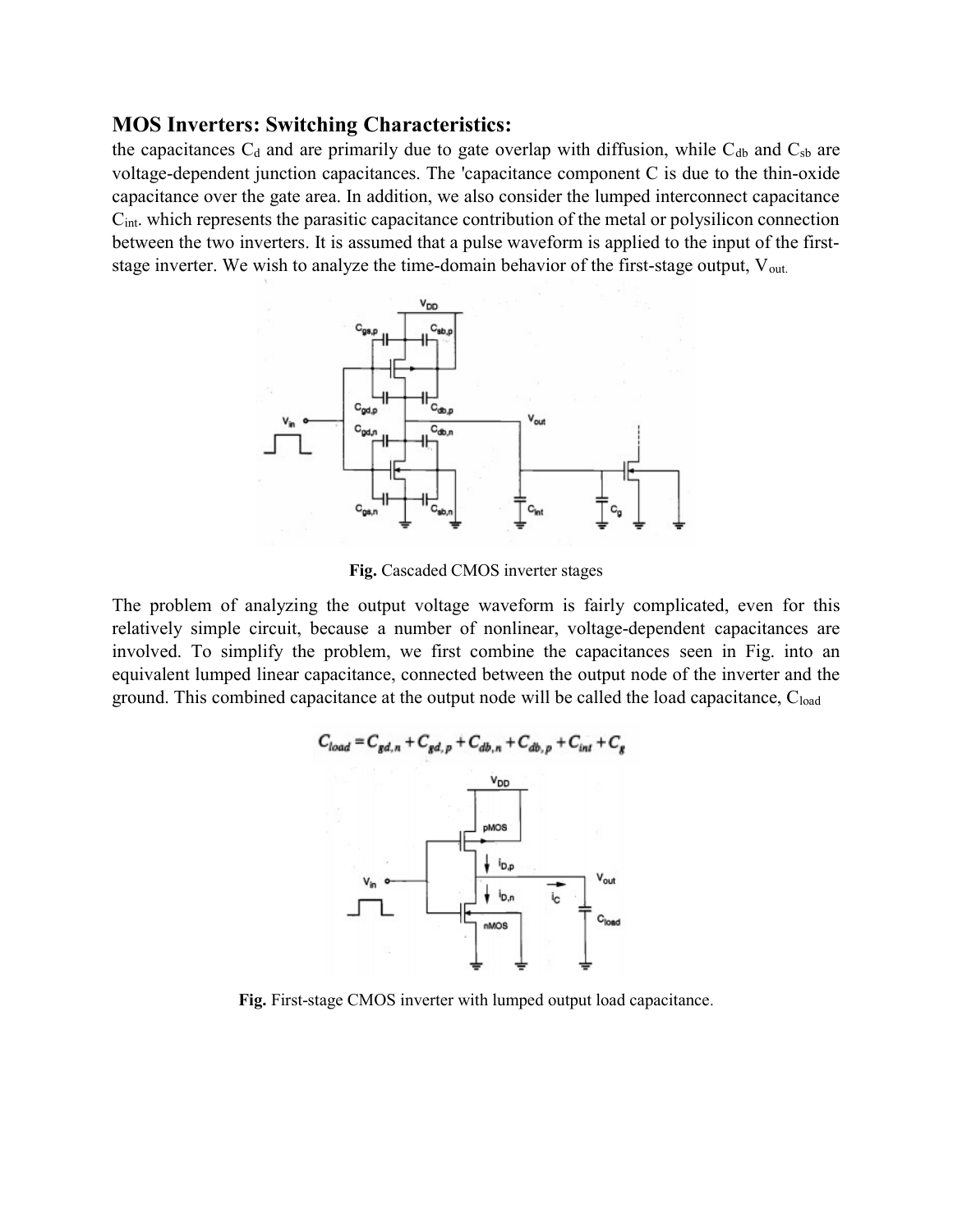## Delay-Time Definitions:

The propagation delay times  $T_{\text{PHL}}$  and  $T_{\text{pLH}}$  determine the input-to-output signal delay during the high-to-low and low-to-high transitions of the output, respectively. By definition,  $T_{\text{PHL}}$  is the time delay between the  $V_{50\%}$ -transition of the rising input voltage and the  $V_{50}$ -transition of the falling output voltage. Similarly,  $T_{PLH}$  is defined as the time delay between the  $V_{50}$ -transition of the falling input voltage and the  $V_{50\%}$ -transition of the rising output voltage.





Calculation of Delay Times:



Fig. Input and output voltage waveforms during high-to-low transition.

$$
C_{load} \frac{dV_{out}}{dt} = i_C = i_{D,p} - i_{D,n}
$$

First, we consider the rising-input case for a CMOS inverter. Initially, the output Voltage is assumed to be equal to  $V_{OH}$ . When the input voltage switches from low ( $V_{OL}$ ) to high ( $V_{OH}$ ), the NMOS transistor is turned on and it starts to discharge the load 0 capacitance. At the same time, the PMOS transistor is switched off; thus,